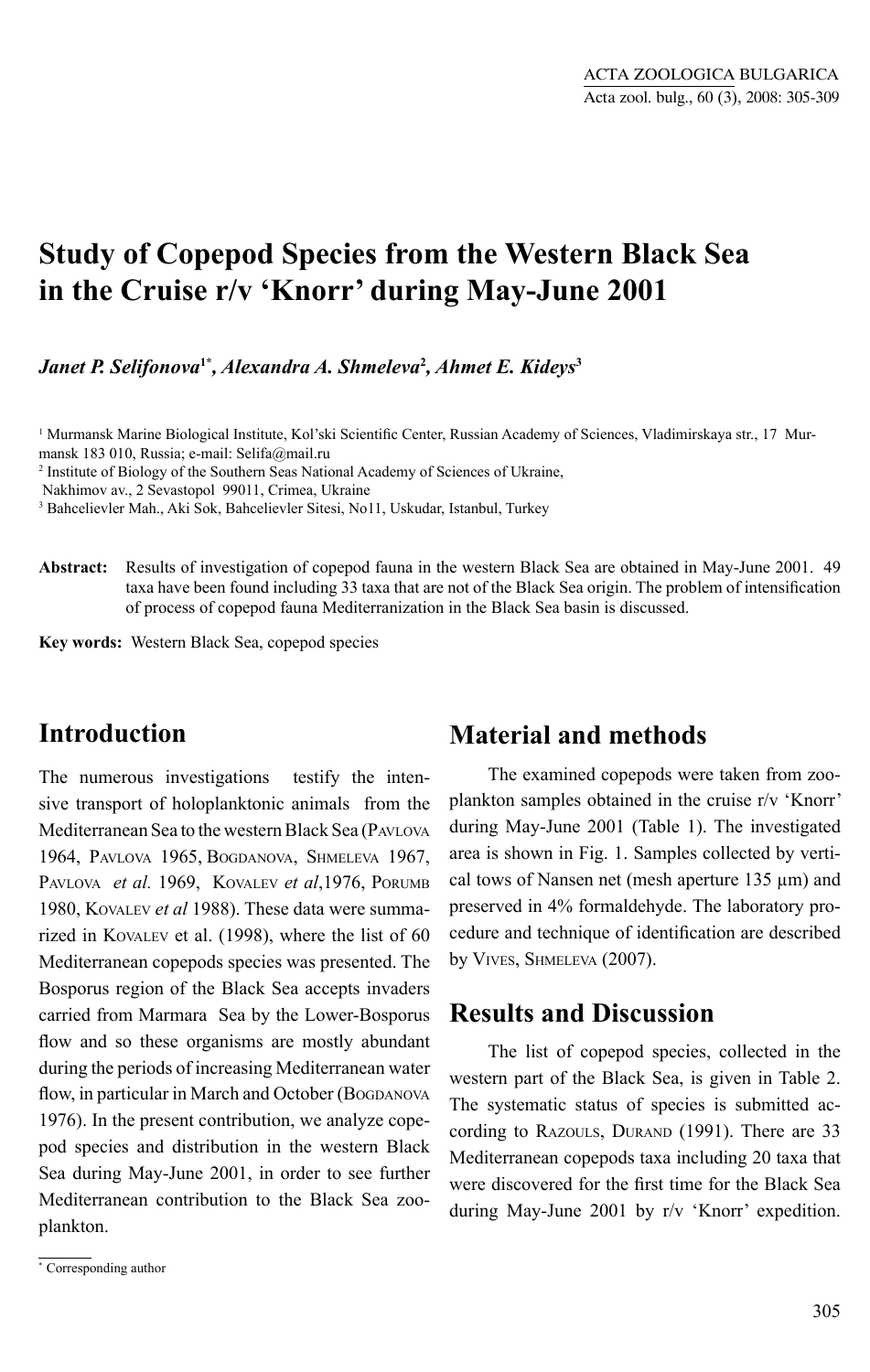| Stn No         | Date       | Local time | Depth, m | Sampling depth, m |  |
|----------------|------------|------------|----------|-------------------|--|
|                | 24.05.2001 | 18:30      | 300      | $250-0$           |  |
| $\overline{c}$ | 25.05.2001 | 16:00      | 1740     | $140-0$           |  |
| 3              | 27.05.2001 | 13:00      | 2200     | $140 - 0$         |  |
| 4              | 29.05.2001 | 13:00      | 2270     | $150-0$           |  |
| 5              | 30.05.2001 | 6.30       | 112      | $100 - 0$         |  |
| 6              | 30.05.2001 | 11.30      | 400      | $170 - 0$         |  |
| 7              | 04.06.2001 | 16:30      | 500      | $170-0$           |  |
| $\,8\,$        | 05.06.2001 | 12:45      | 38       | $30 - 0$          |  |
| 9              | 06.06.2001 | 16:35      | 910      | 150-0             |  |
| 10             | 07.06.2001 | 12:00      | 1400     | $170-0$           |  |
| 11             | 08.06.2001 | 12:15      | 2168     | 130-0             |  |
| 12             | 08.06.2001 | 12:30      | 2168     | $170-0$           |  |
| 13             | 09.06.2001 | 12:20      | 2160     | $170-0$           |  |

| <b>Table 1.</b> Sampling data for copepod of Western Black Sea during May-June 2001. |  |
|--------------------------------------------------------------------------------------|--|
|--------------------------------------------------------------------------------------|--|



**Fig. 1.** Sampling locations in the western Black Sea during May-June 2001.

Species diversity of Mediterranean copepod was unusually high from the region nearest to the Bosporus. Most probably these invaders were carried by the Lower-Bosporus flow. However, same species were also found in the northwestern Black Sea at the significant distance from Bosporus. The examined copepods were seemingly in good conditions indicating that these organisms were alive during preservation. Lower Bosporus flow is not necessarily the sole factor for the transportation of these copepods to the Black Sea. The ballast water of commercial ships nowadays plays an almost leading role in anthropogenic distribution, extending the areas of marine organisms (TIMOFEEV, SELIFONOVA 2005). According to the Resolution IMO (А.868(20)) commercial ships

that enter the Black Sea exchange water ballast in open sea water (200 m deep and 200 nautical miles from shore) (IMO BULLETIN 1998). Despite this regulation, reports of new biological invasions via ballast water in the Black Sea continue. The significant number of the Mediterranean copepod species (from 11 to 36 taxa) is registered in areas of large sea ports of the northeast part and Crimea, that, most likely, is caused by the ballast waters of commercial ship's (MURINA *et al*. 2002, SELIFONOVA, SHMELEVA 2007, SHMELEVA *et al*. 2008; ZVYAGINTSEV, SELIFONOVA 2008). For example, one tanker may transport up 85 million specimens of meroplanktonic and holoplanktonic organisms (SELIFONOVA 2008). It is established, that a vector of the greatest risk of biological invasions in the Novorossiysk port – Mediterranean basin, from which enters 62% of a ship's water ballast. As a visual example of invasions in area of the ports Novorossiysk, Tuapse, Sevastopol maybe the periodic autumn outbursts of density of *Oithona brevicornis* Giesbr.  $(1.6-42.10^3 \text{ ind.}/\text{m}^3)$  in areas of the dump of ballast waters (GUBANOVA, ALTUKHOV 2007; ZVYAGINTSEV, SELIFONOVA 2008)*. O. brevicornis* – a new species for the fauna of Black Sea copepod – the inhabitant of coastal waters of tropical and moderate latitudes, in particular, Mediterranean sea (SHUVALOV 1980). Our observation demonstrated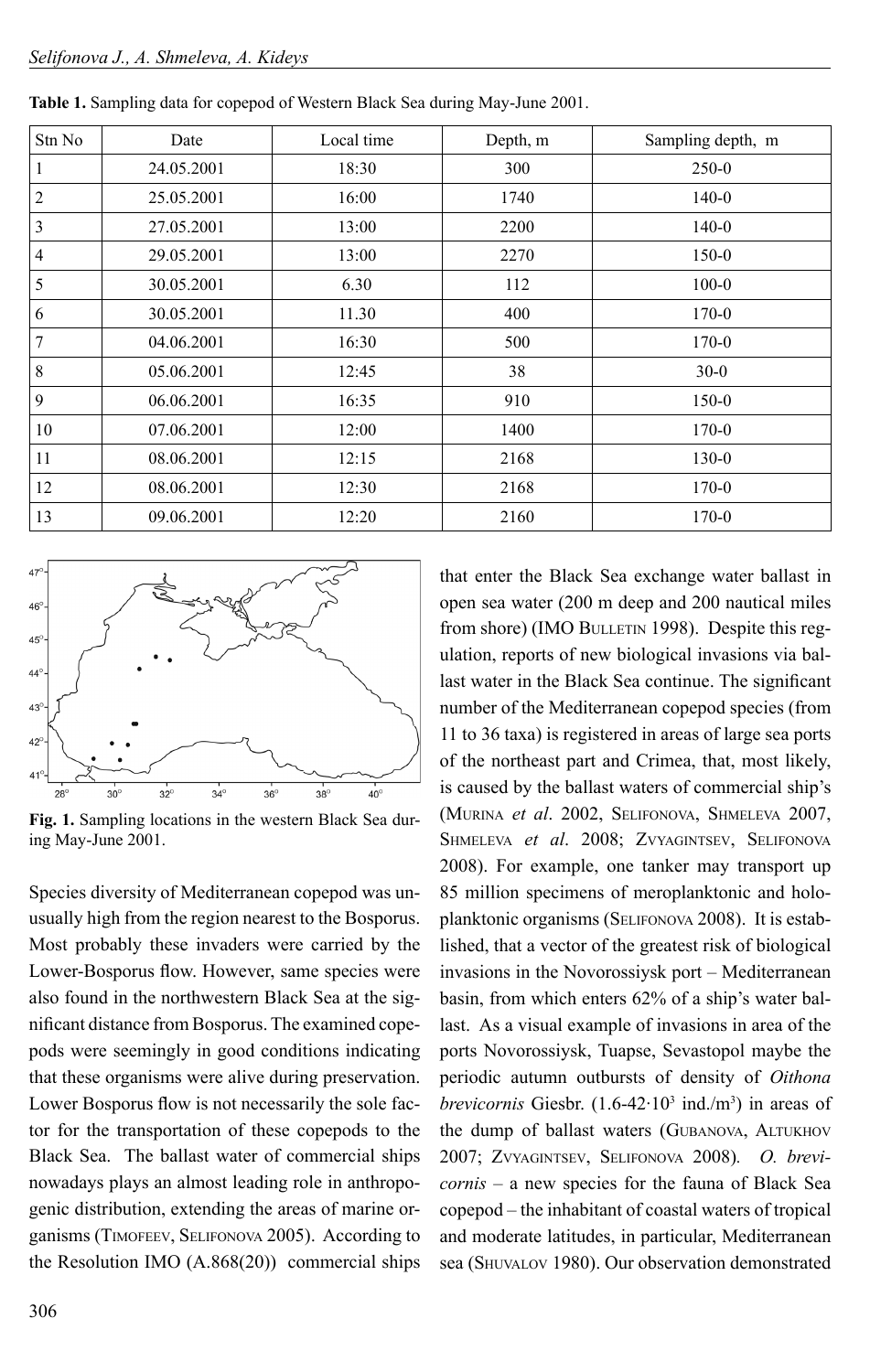|                | Species                                                   | Sex                                         | Size, mm      |
|----------------|-----------------------------------------------------------|---------------------------------------------|---------------|
| $\mathbf{1}$   | Acartia (Acartiidae) A. clausi GIESBR., 1889 (large form) | 7d                                          | 1.05          |
| $\overline{2}$ | Acartia clausi GIESBR., 1889 (small form)                 | $\operatorname{\mathsf{S}}$                 | 0.6           |
| $\overline{3}$ | Acartia danae GIESBR., 1889 *                             | $\hbox{$\subsetsim$}$                       | 0.9           |
| $\overline{4}$ | Acartia tonsa DANA, 1849                                  | 7d                                          | $0.95 - 1.1$  |
| 5              | Acartia sp.                                               | $\operatorname{\mathsf{P}}$                 | $0.8 - 0.95$  |
| 6              | Acrocalanus (Paracalanidae) A. gibber GIESBR., 1888**     | $\operatorname{\mathsf{P}}$                 | 0.85          |
| $\tau$         | Acrocalanus monachus GIESBR., 1888* **                    | $\varphi$                                   | 0.9           |
| 8              | Calanus (Calanidae) C. euxinus (HULSEMANN, 1991)          | 2d                                          | $2.5 - 4.4$   |
| 9              | Canthocalanus (Calanidae) C. pauper GIESBR., 1888* **     | $\vec{\mathcal{S}}$                         | 1.2           |
| 10             | Calocalanus gracilis TANAKA, 1956* **                     | $\operatorname{\mathsf{S}}$                 | 0.6           |
| 11             | Calocalanus (Paracalanidae) C. grezei SHMEL., 1973* **    | $\overline{P}$                              | 0.5           |
| 12             | Calocalanus sp. (small form)*                             | $\varphi$                                   | 0.35          |
| 13             | Candacia (Candaciidae) C. sp.*                            | $V\mathbin{\hat\vee}\mathbin{\hat\lozenge}$ | 1.37(1.25)    |
| 14             | Centropages (Centropagidae) C. bradyi WHEELER, 1901* **   | $\vec{\mathcal{S}}$                         | 2.0           |
| 15             | Centropages furcatus DANA, 1849* **                       | $\operatorname{\mathsf{P}}$                 | 1.5(1.7)      |
| 16             | Centropages ponticus KARAV., 1894                         | $V\ \widehat{\div}$                         | 0.87(0.95)    |
| 17             | Centropages violaceus (CLAUS, 1863)*                      | $\vec{\mathcal{S}}$                         | 1.37          |
| 18             | Centropages sp.*                                          | $\vec{\mathcal{S}}$                         | 1.32          |
| 19             | Copilia (Sapphirinidae) C. sp. *                          | $\mathsf{P}$                                | 0.9           |
| $20\,$         | Corycaeus (Corycaeidae) C. speciosus DANA, 1849* **       | $\varphi$                                   | 1.8           |
| 21             | Corycaeus sp. (small form)*                               | $\operatorname{\mathsf{P}}$                 | 0.37          |
| 22             | Ctenocalanus (Ctenocalanidae) C. sp.*                     | $\operatorname{\mathsf{P}}$                 | 1.1(1.25)     |
| 23             | Cyclopoida                                                |                                             | 1.1(0.9)      |
| 24             | Delius (Paracalanidae) D. nudus (SEWELL, 1929)* **        | $\operatorname{\mathsf{P}}$                 | 0.4           |
| 25             | Euchirella (Aetideidae) E. sp.* **                        | $V \nightharpoonup$                         | 2.0           |
| 26             | Heterorhabdus (Heterorhabdidae) H sp.* **                 | $\operatorname{\mathsf{P}}$                 | 1.3           |
| 27             | Metridia (Metridinidae) M. sp.* **                        | $V \nightharpoonup$                         | 1.5           |
| 28             | Oithona (Oithonidae) O. brevicornis GIESBR., 1891*        | 98                                          | $0.45 - 0.6$  |
| 29             | Oithona nana GIESBR., 1892                                | 96                                          | $0.45 - 0.55$ |
| 30             | Oithona similis (CLAUS, 1863)                             | 96                                          | $0.6 - 0.75$  |
| 31             | Oithona simplex FARRAN, 1913* **                          | $\varphi$                                   | 0.45          |
| 32             | Oncaea (Oncaeidae) O. ivlevi SHMEL., 1966* **             | $\operatorname{\mathsf{S}}$                 | 0.3           |
| 33             | Oncaea venella FARRAN, 1929*                              | $\operatorname{\mathsf{S}}$                 | 0.85          |
| 34             | Oncaea zernovi SHMEL., 1966*                              | $\hbox{$\subsetsim$}$                       | 0.32          |
| 35             | Oncaea sp.*                                               | $\operatorname{\mathsf{S}}$                 | 0.3           |
| 36             | Paracalanus (Paracalanidae) P. indicus WOLFENDEN, 1905*   | $\operatorname{\mathsf{S}}$                 | 0.85          |
| 37             | Paracalanus nanus G.O.SARS, 1907*                         | $\overline{P}$                              | 0.52          |
| 38             | Paracalanus parvus (CLAUS, 1863)                          | 98                                          | $0.8 - 1.0$   |

**Table 2.** Lists of copepod species in Western Black Sea during May-June 2001.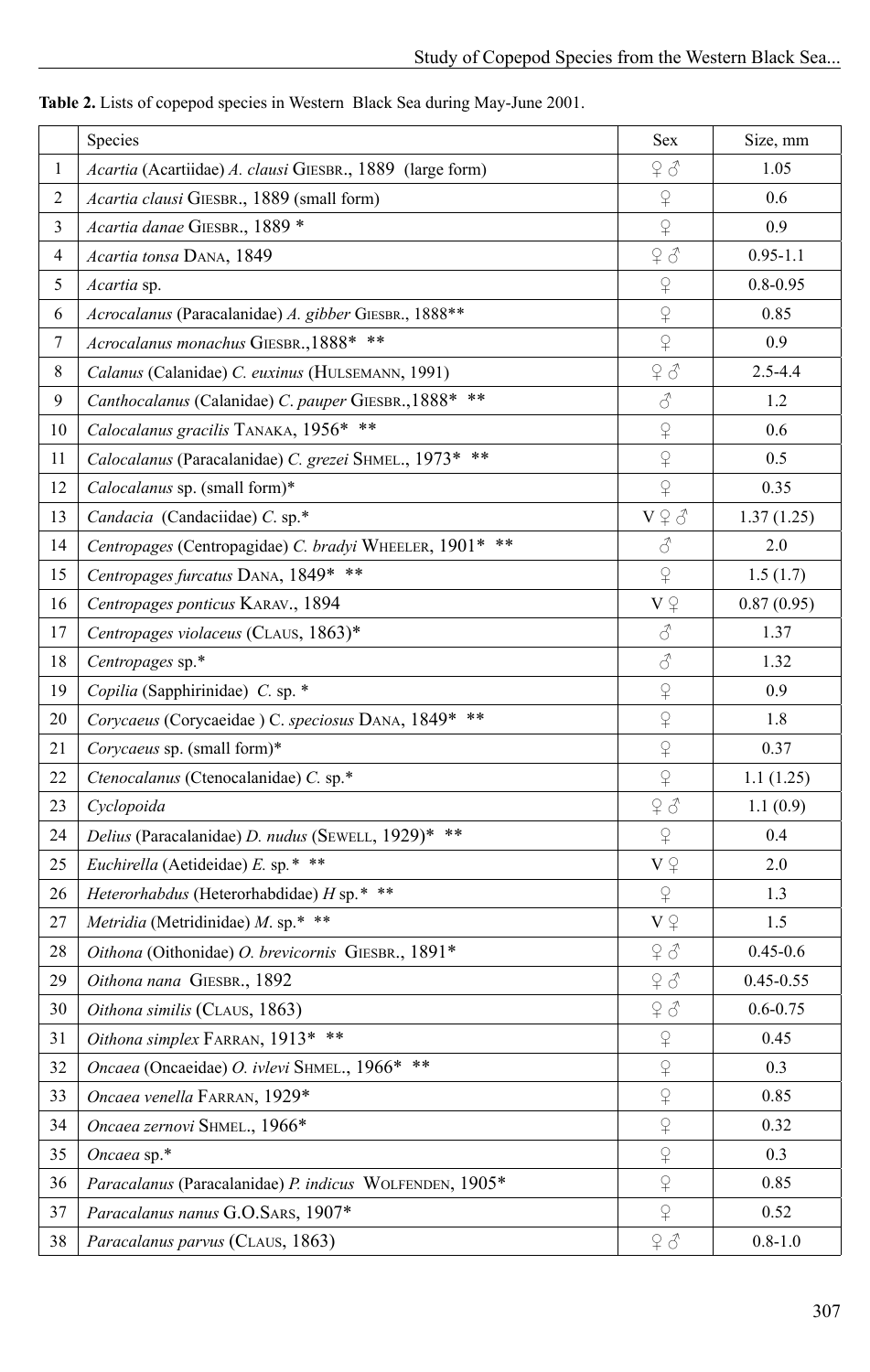#### **Table 2.** Continued.

|    | Species                                                     | <b>Sex</b>          | Size, mm      |
|----|-------------------------------------------------------------|---------------------|---------------|
| 39 | Paracalanus sp. (small form)                                | ¥                   | 0.45          |
| 40 | Parvocalanus (Paracalanidae) P. crassirostris (DAHL, 1894)* |                     | 0.5           |
| 41 | Paracartia (Acartiidae) P. grani G.O. SARS, 1904*           |                     | 0.9           |
| 42 | Pleuromamma (Metridinidae) P.indica WOLFENDEN, 1905 **      | $\Omega$            | 2.0           |
| 43 | Pontellina (Pontellidae) P. sp.* **                         | $V \nightharpoonup$ | 1.2           |
| 44 | Pseudocalanus (Clausocalanidae) P. elongatus (BOECK, 1872)  | 9d                  | $1.0 - 1.5$   |
| 45 | Saphirella (Clausidiidae) S. sp.                            | IV $\Omega$         | $0.35 - 0.50$ |
| 46 | Scolecithricella (Scolecithricidae) S. sp.* **              | $\Omega$            | 1.2           |
| 47 | Scolecithrix bradyi GIESBR., 1888* **                       | 9d                  | $1.2 - 1.0$   |
| 48 | Temora (Temoridae) T. discaudata GIESBR., 1889* **          | $\Omega$            | 1.6           |
| 49 | Temora turbinata (DANA, 1849)**                             | III V $\mathcal{Q}$ | 1.0(1.3)      |

\* – Mediterranean copepod species

 $**$  – Copepod species that were discovered for the first time in the Black Sea

that alien copepod species can live in water with rather low salinity, and therefore maybe able to penetrate into Black Sea.

The marked appearance of 33 Mediterranean copepod taxa in the Western Black Sea confirms that process of Mediterranization of fauna (PUSANOV 1967) is continuing.

#### **References**

- BOGDANOVA A. K., A. A. SHMELEVA 1967. Hydrological conditions of penetrating of the Mediterranean species into the Black Sea. – In: Water dynamics and questions on hydrochemistry of the Black sea. Kiev (Naukova dumka), 156-166. (In Russian).
- BOGDANOVA A. K. 1976. Entering and distribution of the Mediterranean waters in the Bosporus region of the Black Sea. – In: Investigation of water exchange through the Tunisian Gulf and the Bosporus. Kiev (Naukov dumka), 68–73. (In Russian).
- GUBANOVA A., D. ALTUKHOV 2007. Establishement of *Oithona brevicornis* Giesbrecht, 1892 (Copepoda; Cyclopoida) in the Black Sea. – *Aquatic invasions*, **2** (4): 407-410.
- IMO BULLETIN 1998. To put an end to invasion of alien organisms as a result of their transportation with ballast water. October, 21 p.
- KOVALEV A.V., L.V. GEORGIEVA, E. P. BALDINA 1976. Influence of water mass exchange from Bosporus on the content and distribution of the plankton in the nearest seas. – In: Investigation of water mass exchange from Tunis channel and Bosporus: 68–73. (In Russian).
- KOVALEV A.V., A. A.SHMELEVA, A. PETRAN 1988. Zooplankton of the western part of the Black Sea between Bosporus and

**Acknowledgements:** The authors wish to express the gratitude to Ebru Unal for her invaluable help during zooplankton sampling. The authors thank Prof. James Murray, the Chief Scientist of 2001 R/V Knorr - Black Sea cruise. This study is a cooperating project of the Census of Marine Zooplankton (CMarZ), a field project of the Census of Marine Life.

the estuary of Danube in May 1982. – In: Dynamics of the Water mass and productivity of the plankton of the Black Sea, 356-367. (In Russian).

- KOVALEV A. V., S. BESIKTEPE, J. A. ZAGORODNYAYA, A. E. KIDEYS 1998. Mediterranization of the Black Sea zooplankton in continuing – In: L. I. Ivanov, T.Oguz, (eds.): Ecosystem modeling as a management tool for the Black Sea. **1**: 199-207.
- MURINA G.-V. V. A. A. SHMELEVA, E. V. LISITSKAYA 2002. Annual Monitoring of Mero- and Holoplankton in the Oceanarium of Sevastopol Bay. – *Hydrobiol. J.*, **38** (3): 3–11. (In Russian, English summary).
- PAVLOVA E. V. 1964. About the founding Mediterranean species in the Black Sea zooplankton. – *Zoological J*., **43** (11): 1710–1713. (In Rissian).
- PAVLOVA E. V. 1965. Penetration of the Mediterranean planktonic organisms into the Black Sea. – In: Basic features of geological structure, hydrological conditions and biology of Mediterranean Sea. Moscow (Nauka), 171-174. (In Russian).
- PAVLOVA E. V., E. P. BALDINA 1969. Influence of water exchange through the Bosporus on distribution and composition of zooplankton of the Bosporus region. – in: Water exchange